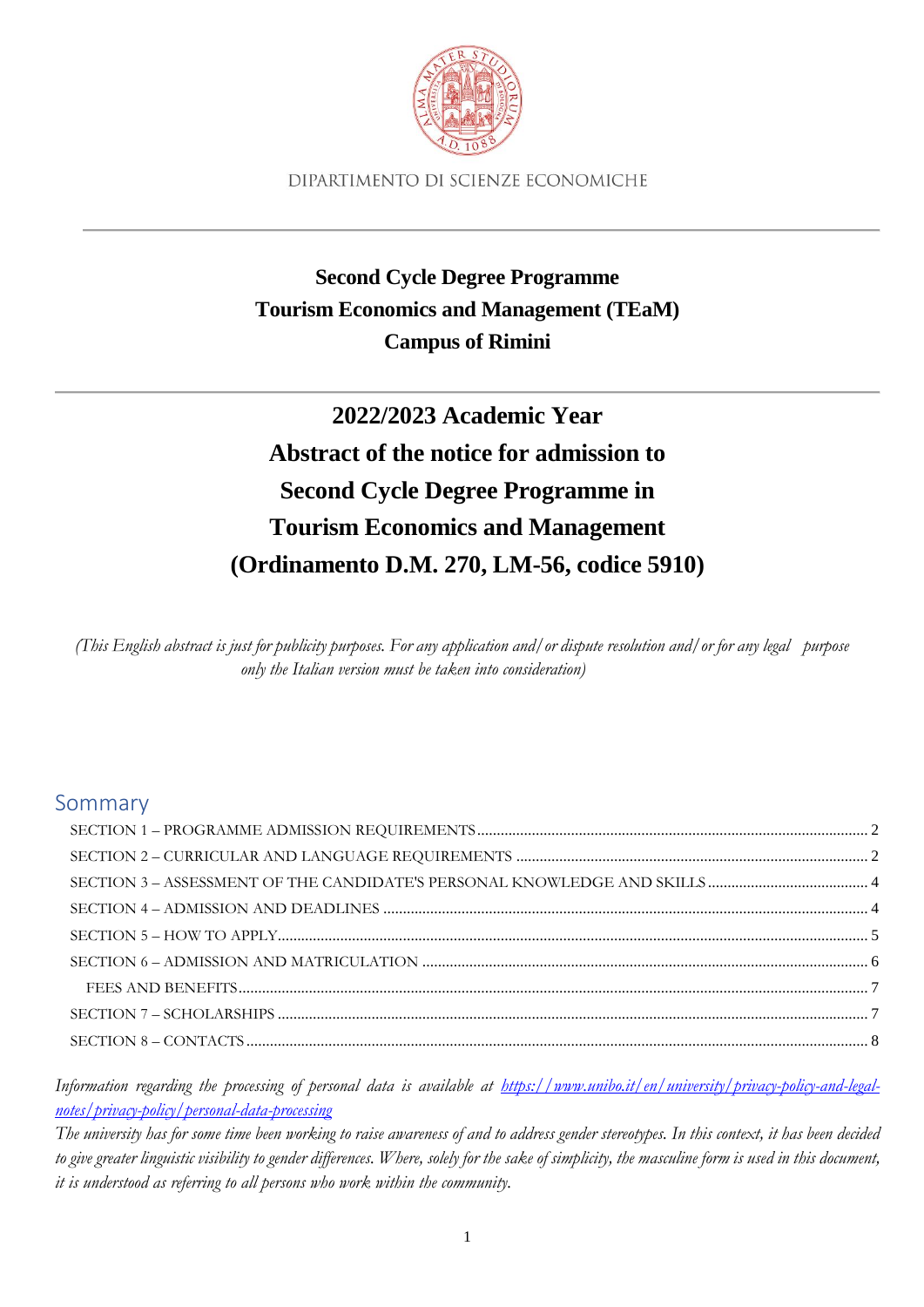

The International Master/ Second Cycle Degree in Tourism Economics and Management (herafter TeaM) is a 2-year programme. TEaM prepares managers and professionals that are able to tackle the global challenges of contemporary tourism: being, at the same time, engine for economic growth, key-player of sustainable development, and promoter of the cultural heritage.

In order to encourage the enrolment of international students, 2 scholarships of the amount of  $\epsilon$  5.000 (before tax) will be awarded for the academic year 2022/2023, distributed as follows:

- 1 grant for EU and NON-EU students admitted in the first intake,
- 1 grant for EU and NON-EU students admitted in the second intake,

Terms and conditions will be published in a separate call for applications.

#### <span id="page-1-0"></span>**SECTION 1 – PROGRAMME ADMISSION REQUIREMENTS**

Admission to the second-cycle degree programme in Tourism Economics and Management is subject to

- a) possession of a **DEGREE QUALIFICATION**, i.e., a three-year university degree or diploma or another suitable qualification obtained abroad. Candidates who have not yet graduated may also apply. The application procedures are outlined in section 3
- b) satisfaction of the **CURRICULAR REQUIREMENTS** outlined in section 2
- c) satisfaction of the **LANGUAGE REQUIREMENTS** and, specifically, knowledge of English to at least B2 level, to be demonstrated according to the procedures set out in section 2, and of any other language requirements provided for in section 2
- d) assessment of the candidate's **PERSONAL KNOWLEDGE AND SKILLS** in accordance with the procedures set out in section 3.

A committee will check the candidates' academic backgrounds and that they meet the requirements for admission. The committee: Anna Cicchetti, Paolo Figini, Massimo Giovanardi.

Professors on the degree programme may also sit on the committee as alternate members.

#### <span id="page-1-1"></span>**SECTION 2 – CURRICULAR AND LANGUAGE REQUIREMENTS**

#### CURRICULAR REQUIREMENTS

Admission to the 2nd cycle degree programme in Tourism Economics and Management is subject to the possession of a degree qualification (3 years) or any valid qualification receive from a University outside Italy

A preliminary evaluation is open to the following degree classes, or other suitable qualification obtained abroad:

- a. ex Italian Ministerial Decree no. 270: L-18 Scienze dell'economia e della gestione aziendale/ Business; L-33 Scienze economiche/ Economics; L-15 Scienze turistiche / Tourism studies.
- b. ex. Italian Ministerial Decree no. 509/99: 17 Scienze dell'economia e della gestione aziendale/ Business; 28 Scienze economiche/ Economics; 39 Scienze turistiche / Tourism studies.
- c. Previous four-year degree programme system: Degree qualification achieved in any Faculty of Economics or other qualification with the same legal value.
- d. Three-year university degree: University degree achieved in any Faculty of Economics or other qualification with the same legal value.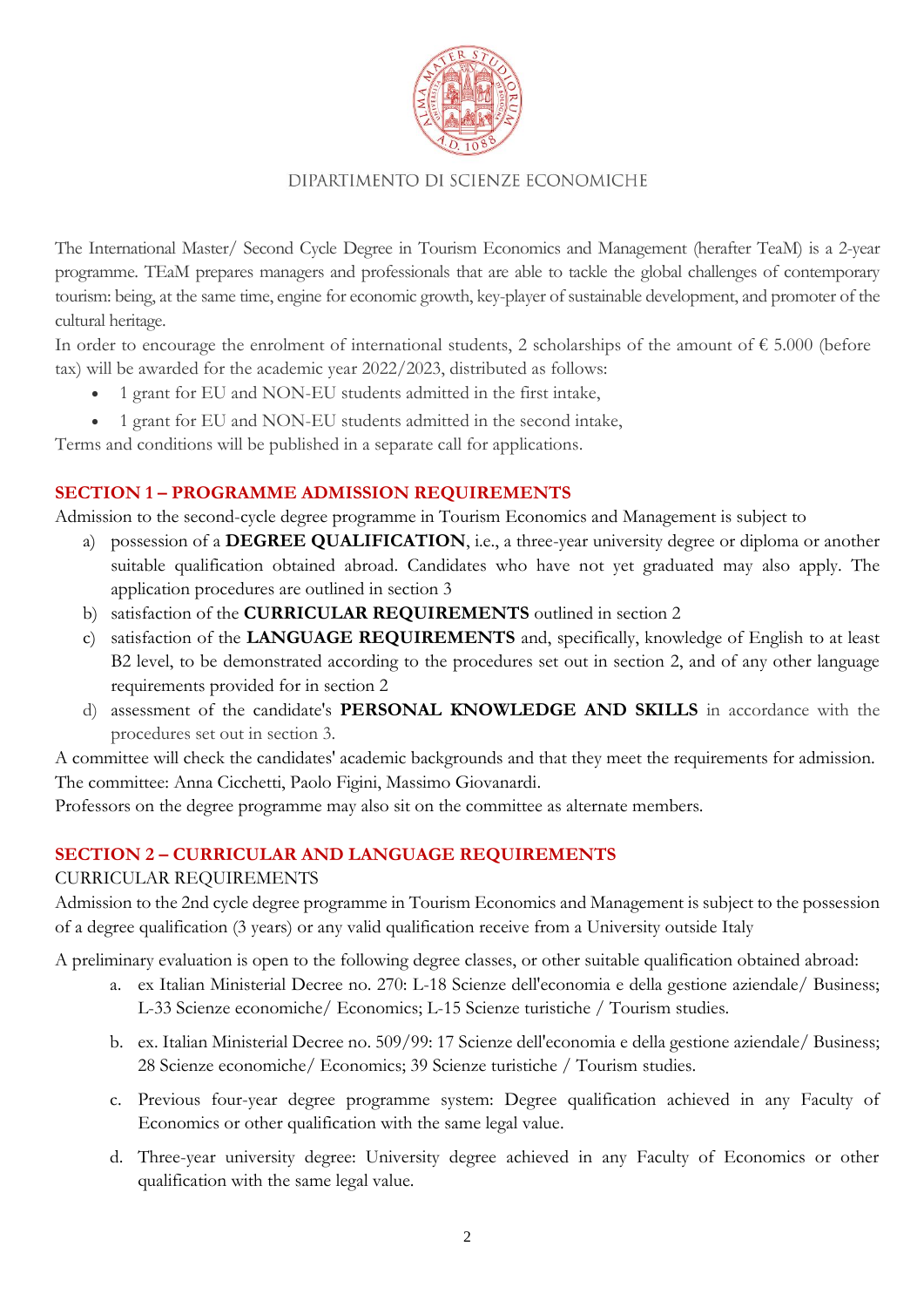

Candidates with a different degree class from the above list and candidates with a foreign qualification can apply conditionally to the acquisition of 48 CFU/ECTS in the following subject areas (SSD):

- Area 01 Mathematics: from MAT/01 to MAT/09, INF/01 INFORMATICA
- Area 02 Physical Sciences: from FIS/06 to FIS/08
- Area 03 Chemical Sciences: from CHIM/08 to CHIM/12
- Area 05 Biological Sciences: from BIO/01 to BIO/19
- Area 07 Agriculture and Veterinary: AGR/01, AGR/05, AGR/10, AGR/15
- Area 08 Civil Engineering and Architecture: from ICAR/01 to ICAR/22
- Area 10 Humanities, Philology and Art: from L-ANT/01 to L-ANT/10, from L-ART/01 to L-ART/08, from L-FIL-LET/01 to L-FIL-LET/15, from L-LIN/01 to L-LIN/21, from L-OR/01 to L-OR/23.
- Area 11 History, Philosophy Pedagogy, Psychology: from M-STO/02 to M-STO/09, M-DEA/01, M-GGR/01, M-GGR/02, from M-FIL/01 to M-FIL/08, from M-PSI/01 to M-PSI/08.
- Area 12 Law: from IUS/01 to IUS/21
- Area 13 Economics and Statistical Sciences: from SECS-P/01 to SECS-P/13, from SECS-S/01 SECS-S/06
- Area 14 Social and Political Sciences: from SPS/01 to SPS/14

All candidates shall pass the evaluation process of the appointed Committee, to prove the above mentioned curricular requirements, and the of personal knowledge and skills.

The evaluation process is based on the assessment of the CV and attached certificates.

#### LANGUAGE REQUIREMENTS

Admission to the programme is subject to possession of English language skills to at least Common European Framework (CEFR) level B2. The English language requirement may be satisfied through the submission of a suitable certificate. A list of recognized certificates is available on the web page: <https://corsi.unibo.it/2cycle/team/english-certificates>

|                                           | B2                                      | C <sub>1</sub>             | C <sub>2</sub>      |
|-------------------------------------------|-----------------------------------------|----------------------------|---------------------|
| <b>British Council; IDP;</b>              | IELTS* $5.5 - 6.0 - 6.5$                | IELTS* $7.0 - 7.5 - 8.0$   | IELTS* $8.5 - 9.0$  |
| <b>Cambridge Assessment English</b>       |                                         |                            |                     |
|                                           | First (FCE)                             | Advanced (CAE) Grade:      | Proficiency (CPE)   |
|                                           | Grade: B; C                             | B;C                        | Grade: A; B; C      |
|                                           |                                         |                            |                     |
| <b>Cambridge Assessment English</b>       | Preliminary (PET)                       | First (FCE)                | Advanced (CAE)      |
|                                           | Distinction                             | Grade A                    | Grade A             |
|                                           | Cambridge English                       | Cambridge English          |                     |
|                                           | Certificate Level B2 160 -              | Certificate Level C1 180 - |                     |
|                                           | 179                                     | 199                        |                     |
|                                           | <b>Business Vantage</b>                 | <b>Business Higher</b>     |                     |
|                                           | (BEC Vantage)                           | (BEC Higher)               |                     |
| <b>Cambridge Assessment International</b> | IGCSE English as a Second               |                            |                     |
| Education                                 | Language <sup><math>\hat{}</math></sup> |                            |                     |
|                                           | Grade A*, A, B, C                       |                            |                     |
|                                           | <b>IGCSE First</b>                      | <b>IGCSE First</b>         |                     |
|                                           | Language English^                       | Language English^          |                     |
|                                           | Grade C, D, E<br>Grade A*, A, B         |                            |                     |
| <b>Educational Testing Service (ETS)</b>  | TOEFL iBT 80 - 99                       | TOEFL iBT 100 - 108        | TOEFL iBT 109 - 120 |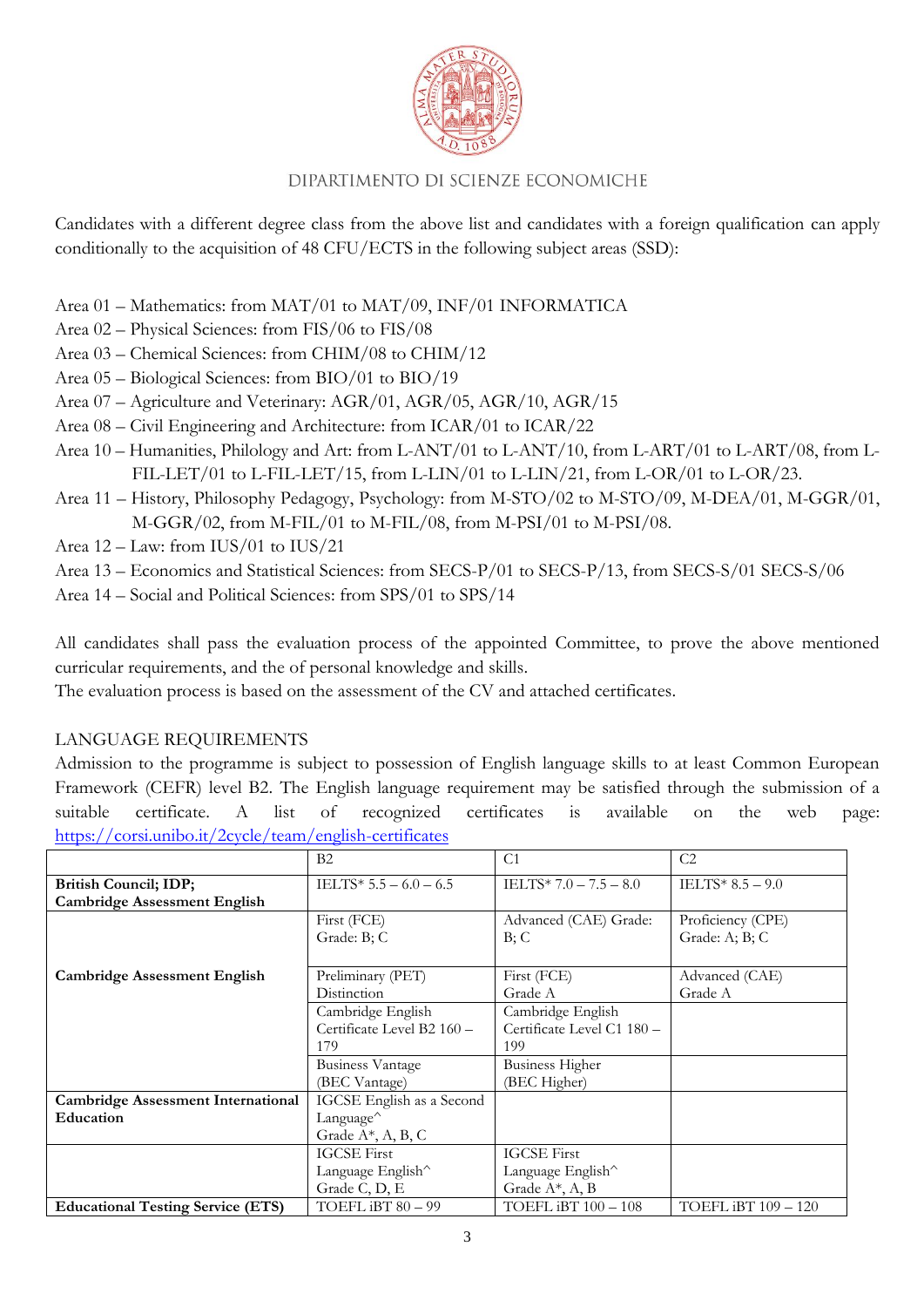

| <b>Trinity College London</b>                                   | ISE II | ISE III | <b>ISE IV</b> |
|-----------------------------------------------------------------|--------|---------|---------------|
| Official certificate from a University<br>Language Centre (CLA) |        |         |               |

\* IELTS both *Academic* and *General Training*.

^ For IGCSE English as a Second Language and First Language English all parts have to be considered (*reading*, *writing*, *listening*, *speaking*).

Candidates are exempted from the certificate in case of: graduates in an English taught programme; English mother tongue graduates; citizens/ residents in an Anglophone country; graduates in English language and literature and equivalent qualification.

#### <span id="page-3-0"></span>**SECTION 3 – ASSESSMENT OF THE CANDIDATE'S PERSONAL KNOWLEDGE AND SKILLS**

The evaluation of personal knowledge and skills for all candidates, also for applicants with Italian qualification, is in charge of the appointed Committee (section 1) and it is based on the evaluation of CV and attached certificates listed in Section 5.

The application process is also open to students who are about to graduate. Candidates will be admitted to the degree programme on the condition that they obtain their undergraduate degree by and no later than the date established by the relative academic bodies, of which students are informed upon matriculation. Candidates who do not meet this requirement will be excluded.

#### **Evaluation Criteria**

The evaluation assessment of the candidate's personal knowledge is based on:

- − Academic background (duration of studies, quality of the previous Institution and overall final grade at previous Bachelor's level): **max 70 points.**
- − Coherence of the academic background with learning outcomes of the Second Cycle degree TEaM: **max 10 points.**
- − Professioanl experience in Tourism sector and any other relevant document stated in CV: **max 20 points.**

Minimum score to be eligible to admission and enrolment in this second cycle degree programme: **60 points.**

#### <span id="page-3-1"></span>**SECTION 4 – ADMISSION AND DEADLINES**

The applications will be assessed by the committee in accordance with the procedure outlined below.

|                 | <b>APPLICATIONS</b><br><b>PROCEDURE</b><br><b>OPEN</b> | <b>APPLICATIONS</b><br><b>PROCEDURE</b><br><b>CLOSED</b> | <b>RESULTS</b><br><b>AND</b><br><b>FEEDBACK</b> | <b>ENROLLMENT</b><br><b>PROCEDURE</b><br><b>OPEN</b> |
|-----------------|--------------------------------------------------------|----------------------------------------------------------|-------------------------------------------------|------------------------------------------------------|
| <b>Intake 1</b> | February 2022                                          | 14/04/2022                                               | 03/05/2022                                      | 05/05/2022                                           |
| Intake 2        | 05/05/2022                                             | 30/06/2022                                               | 14/07/2022                                      | 18/07/2022                                           |
| Intake 3        | 18/07/2022                                             | 24/08/2022                                               | 09/09/2022                                      | 12/09/2022                                           |

Candidates that are not admitted may participate in subsequent rounds.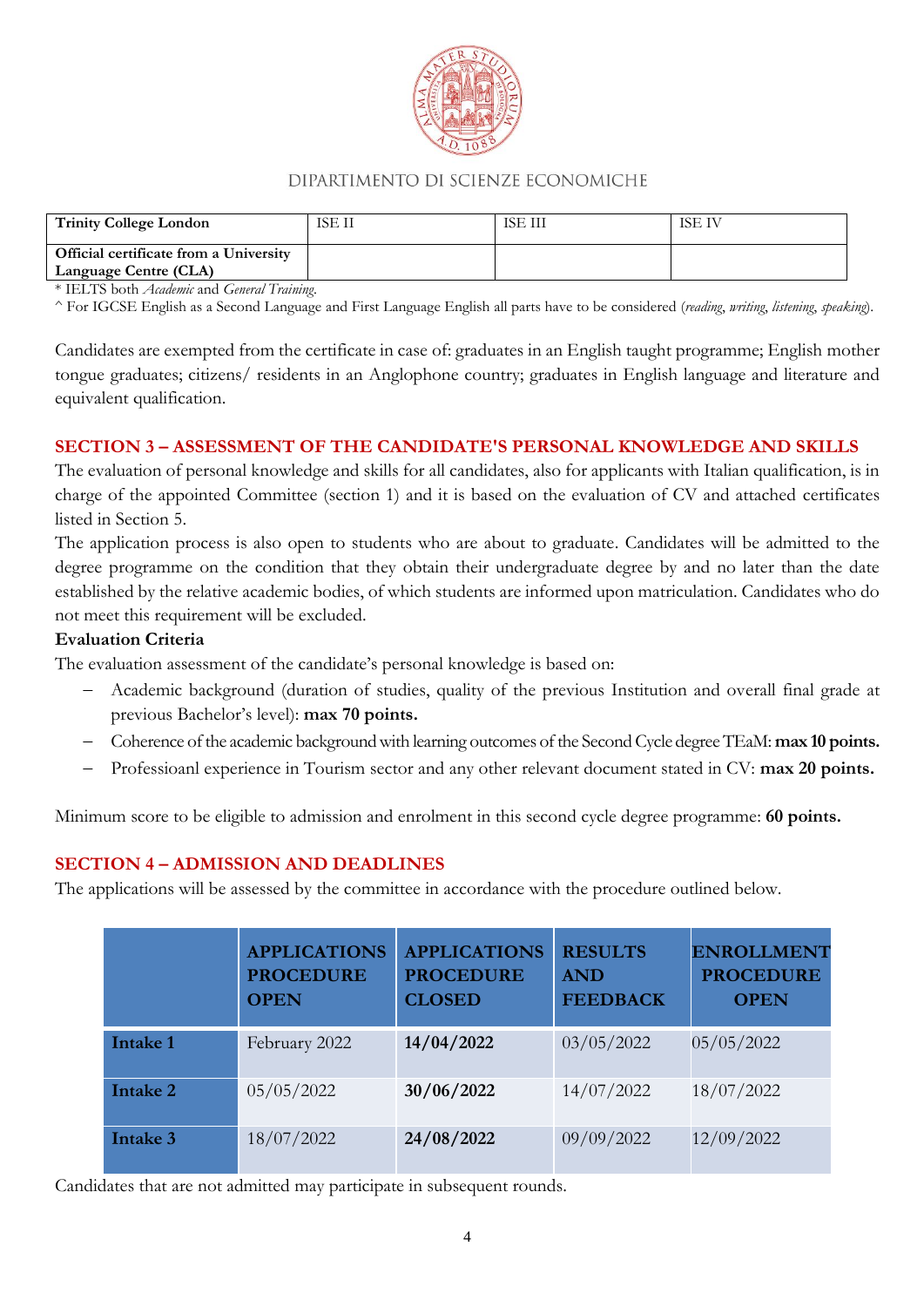

#### <span id="page-4-0"></span>**SECTION 5 – HOW TO APPLY**

Applications must be submitted in accordance with the following procedure:

Log on to [www.studenti.unibo.it,](http://www.studenti.unibo.it/) using your SPID username and password. International students who do not have an identity document issued in Italy may log on with their University username and password, which can be obtained by going to www.studenti.unibo.it and clicking on *Register* and then *International students registration.* International non-EU students who do not have an ID document issued in Italy and, therefore, cannot obtain SPID credentials, may log on with their University username and password.

1. **Click on** "APPLY FOR ADMISSION", select "SECOND-CYCLE DEGREE" and select the programme named "Tourism Economics and Management"

## 2. **UPLOAD the required documents in PDF format:**

#### MANDATORY DOCUMENTS

- A copy of the front and back of a valid identity document. If the identity document does not have an English translation, a copy of your passport must be attached.
- Self-certification regarding your first-level academic qualification with a list of the exams taken, if obtained in Italy, or a copy of the qualification obtained abroad which enables access to second-level degree programmes in the country in which it was obtained, accompanied by a Transcript of Records and a Diploma Supplement, where available, translated into Italian or English. If you have not yet obtained the aforementioned qualification, upload the list of exams taken or the Transcript of Records.
- Certification attesting to your English language proficiency or if you are entitled to exemption as in section 2.
- CV with personal statement of the candidate (in English, duly signed or digitally signed or the application will be invalid). As CV form please use "CV template" (Annex A) to be downloaded from official website: <https://corsi.unibo.it/2cycle/team/how-to-enrol>

#### OPTIONAL DOCUMENTS

• A copy of a valid residence permit, if already held.

#### **Remember**

- that the committee will only assess documents uploaded through the online application. Any mandatory documents that are missing or only partially uploaded by the application deadline shall result in the candidate not being considered (or selected).
- that documents must not be sent by post or email.

#### **3. FILL IN THE DECLARATION SECTION AND THE DEGREE QUALIFICATION SECTION**

#### DECLARATION SECTION

In order to complete the admission procedure, it is also necessary to fill in the declaration section in all its parts.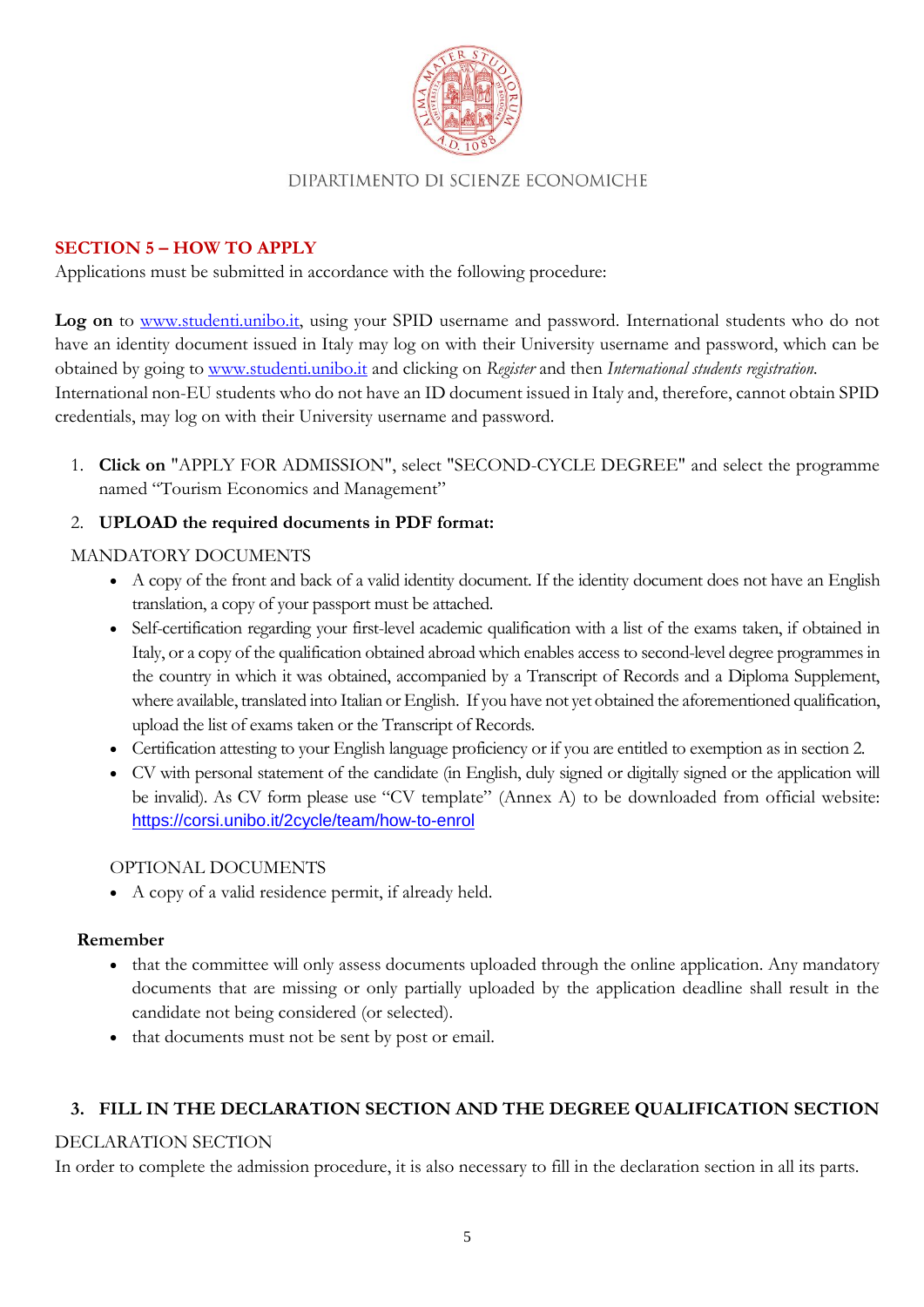

#### DEGREE QUALIFICATION SECTION

In order to complete the admission procedure, it is also necessary to declare the possession of a valid degree qualification, indicating all the attended exams, final marks and the respective scientific disciplinary sectors obtained. Based on the condition at the time of registration for the selection, candidates must follow the instructions below: **- candidates graduated from the University of Bologna**: if the qualifications obtained at the University of Bologna is confirmed, it is automatically proposed by the system and it is not necessary to enter any other career information.

**- candidates currently enrolled at the University of Bologna (pending graduation)**: if confirmed the qualification attending at the University of Bologna, it is automatically proposed by the system and it is not necessary to enter any other career information. For the purposes of assessing the necessary requirements, the courses recorded by the deadline for enrollment in the selection for which they are competing will be considered.

**- candidates from another Italian university**: during the online application process it is necessary to indicate the University Degree achieved/attending indicating the list of exams obtained with related SSD (SETTORE SCIENTIFICO DISCIPLINARE) within the Call for Application. The application can be updated up to the deadline for the submission of the application form.

**- candidates who have obtained a University degree achieved abroad (outside Italy):** during the online application process it is mandatory to indicate the University Degree achieved. It will be necessary to insert all the exams obtained during the previously indicated qualification. The system can be updated up to the selection deadline.

#### <span id="page-5-0"></span>**SECTION 6 – ADMISSION AND MATRICULATION**

If you are admitted to the degree programme you will be notified via the website [www.studenti.unibo.it](http://www.studenti.unibo.it/) according to timeline stated in the general calendar. If you are admitted to the degree programme you must matriculate as of the date indicated in the general calendar, within dates that will be approved by the University Academic Board.

You must:

1. **log on** to www.studenti.unibo.it entering the username and password obtained when registering for the selection procedure.

2. **select "matriculation**", then **select** "Second-cycle Degree", and **then** the degree programme "Tourism Economics and Management" and **enter** the required data, attaching a jpg file containing a passport-size photo of your face.

3. **pay the first instalment** following the instructions on the website [www.studenti.unibo.it.](http://www.studenti.unibo.it/)

If you have a conditional offer, remember that you must obtain your undergraduate degree by and no later than the date established by the relative academic bodies, of which students are informed upon matriculation. Candidates who do not meet this requirement will be excluded. Once you have obtained your qualification, you must inform the Student Administration Office at [segrimini@unibo.it](mailto:segrimini@unibo.it)

After you have paid your matriculation fee, check on [www.studenti.unibo.it](http://www.studenti.unibo.it/) to see how to activate the programme.

If you are a student with **disability** with recognized invalidity of at least 66%, and those whose disability is recognized by law 104/92, you can obtain an exemption by going to the web page [https://www.unibo.it/en/services-and-opportunities/study-grants-and-subsidies/exemptions-and-](https://www.unibo.it/en/services-and-opportunities/study-grants-and-subsidies/exemptions-and-incentives/exemptions-for-disabled-students)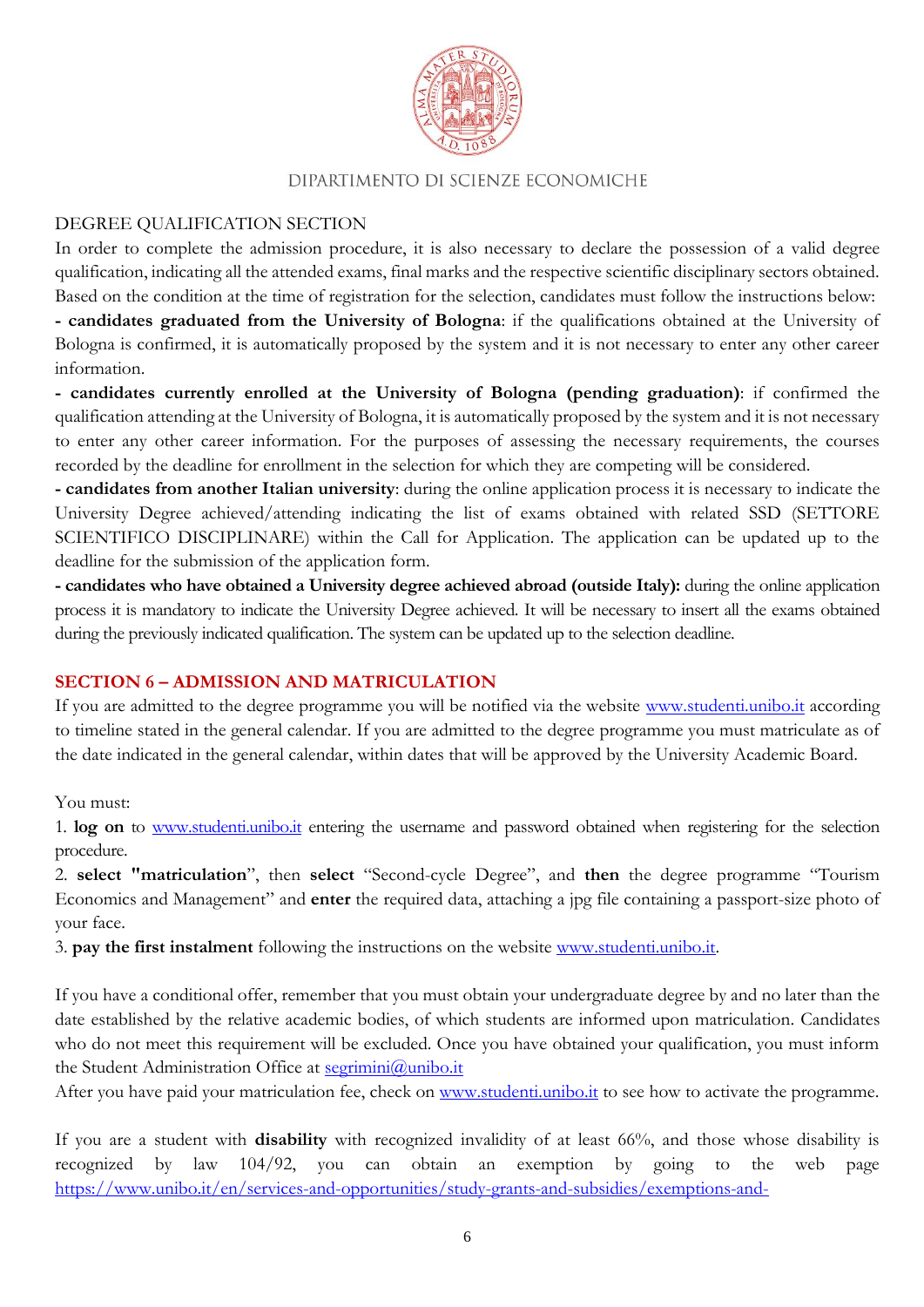

[incentives/exemptions-for-disabled-students,](https://www.unibo.it/en/services-and-opportunities/study-grants-and-subsidies/exemptions-and-incentives/exemptions-for-disabled-students) upon matriculation. You must send the relative student [administration office](https://www.unibo.it/en/teaching/enrolment-transfer-and-final-examination/student-administration-office) the certification attesting to your disability.

# **STUDENTS WITH FOREIGN QUALIFICATIONS**

Having completed the above steps, check [the documentation necessary](https://www.unibo.it/en/teaching/enrolment-transfer-and-final-examination/enrolling-in-a-second-cycle-degree-programme-foreign-qualification) for matriculation *(Extended link [https://www.unibo.it/en/teaching/enrolment-transfer-and-final-examination/enrolling-in-a-second-cycle-degree-programme-foreign](https://www.unibo.it/en/teaching/enrolment-transfer-and-final-examination/enrolling-in-a-second-cycle-degree-programme-foreign-qualification)[qualification](https://www.unibo.it/en/teaching/enrolment-transfer-and-final-examination/enrolling-in-a-second-cycle-degree-programme-foreign-qualification)* ).

Remember that the documentation submitted in your application for admission (e.g., degree, transcript, etc.) must be [translated and their authenticity and value must be verified, where required](https://www.unibo.it/en/teaching/enrolment-transfer-and-final-examination/declaration-of-value-translation-and-legalization)

*Extended link [\(https://www.unibo.it/en/teaching/enrolment-transfer-and-final-examination/declaration-of-value-translation-and](https://www.unibo.it/en/teaching/enrolment-transfer-and-final-examination/declaration-of-value-translation-and-legalization)[legalization\)](https://www.unibo.it/en/teaching/enrolment-transfer-and-final-examination/declaration-of-value-translation-and-legalization)*

You must upload the documents related to foreign qualifications in the [Studenti Online](https://studenti.unibo.it/sol/welcome.htm?siteLanguage=en) application by clicking on "Call for applications" and then "Matriculation for the 22\_23 academic year - document upload for international students with foreign qualifications".

When you arrive at the University of Bologna – Campus of Rimini, you must make an appointment with the International Student Desk - Rimini in order to show the original copies of your documentation.

## **NON-EU STUDENTS AND RESIDENTS ABROAD**

In addition to the above, you must pre-enroll on Universitaly and request an entrance visa for study purposes. [Click here to learn](https://www.unibo.it/en/teaching/enrolment-transfer-and-final-examination/visa-and-rules-for-residence-in-italy/before-leaving-home-entry-visa) how. – (*extended link [https://www.unibo.it/en/teaching/enrolment-transfer-and-final-examination/visa-and](https://www.unibo.it/en/teaching/enrolment-transfer-and-final-examination/visa-and-rules-for-residence-in-italy/before-leaving-home-entry-visa)[rules-for-residence-in-italy/before-leaving-home-entry-visa\)](https://www.unibo.it/en/teaching/enrolment-transfer-and-final-examination/visa-and-rules-for-residence-in-italy/before-leaving-home-entry-visa).*

#### FEES AND BENEFITS

<span id="page-6-0"></span>The enrolment fees, net of the first instalment, for the 2022/2023 academic year and information on benefits and exemptions will be published on the University website on the page [www.unibo.it/Tasse.](http://www.unibo.it/Tasse)

Remember that your contribution will be calculated on a progressive scale based on a valid ISEE certificate only if submitted in accordance with the terms and procedures set out on the web page [www.unibo.it/Tasse.](http://www.unibo.it/Tasse) If you do not submit an ISEE, you will have to pay the full tuition fees relevant to your degree programme.

Information on other benefits can be found on the University website on the page <https://www.unibo.it/en/services-and-opportunities/services-and-opportunities> . If you are interested in benefits related to the right to higher education, you can consult the relative call published by the Regional Authority for the Right to Higher Education on the website [www.er-go.it.](http://www.er-go.it/)

# <span id="page-6-1"></span>**SECTION 7 – SCHOLARSHIPS**

In order to encourage the enrolment of international students, 2 scholarships of the amount of  $\epsilon$  5.000 (before tax) will be awarded for the academic year 2022/2023, distributed as follows:

- 1 grant for EU and NON-EU students admitted in the first intake,
- 1 grant for EU and NON-EU students admitted in the second intake,